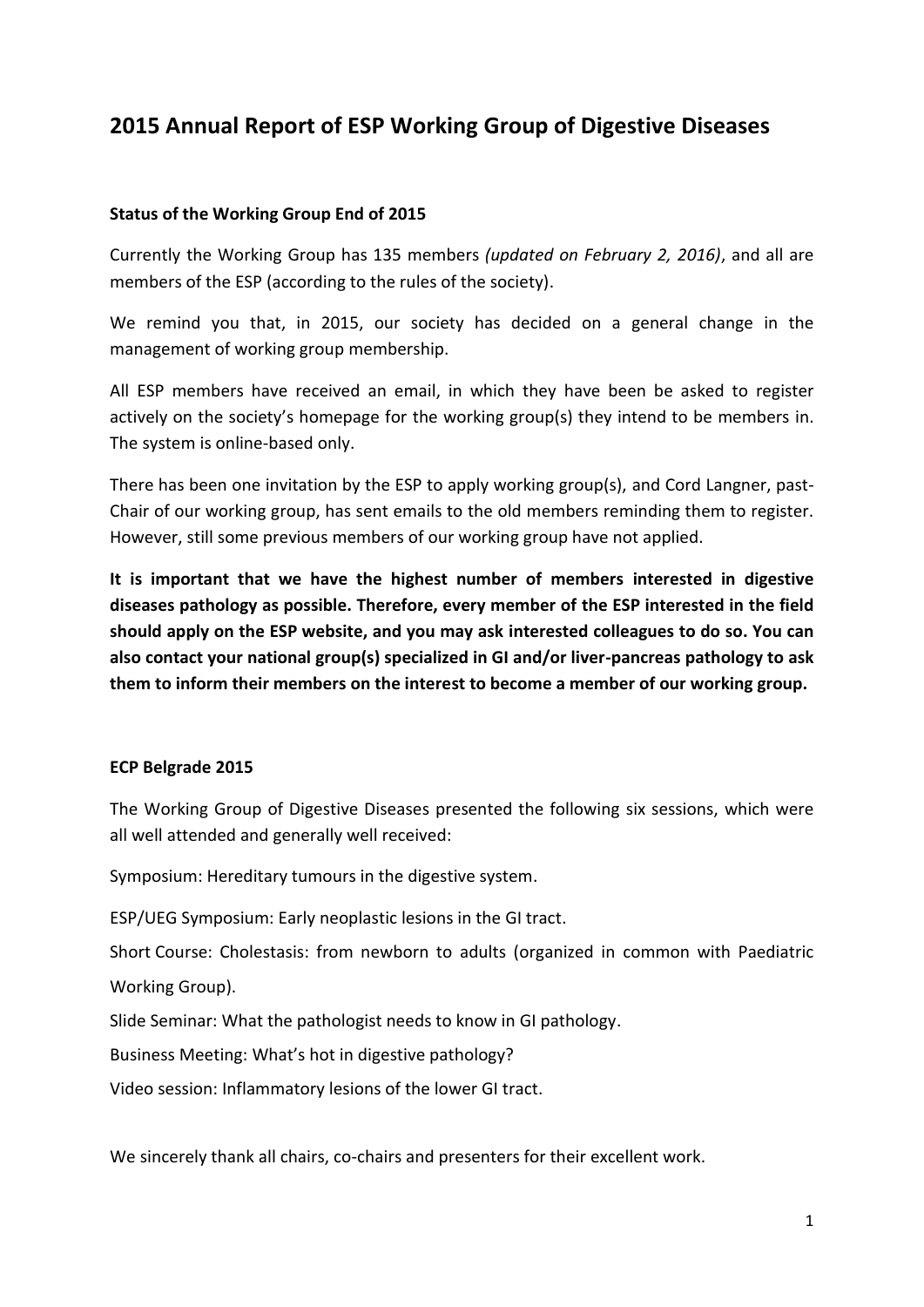In all, 201 abstracts had been submitted to the Working Group of Digestive Diseases for the Belgrade congress, illustrating the central role of our subspecialty. There were 165 abstracts for the GI tract and 36 abstracts for the hepatobiliary system.

Four independent members of the Working Group scored the abstracts, which meant a huge amount of work. The names of the presenters and the institutions, in which the work had been performed was unknown to the reviewers (blinded review). Based upon the scores, the final decision (reject, accept poster, accept oral presentation) was made by the scientific committee of the congress. 26 (13%) abstracts were selected for oral free paper presentation and 155 (77%) for poster presentation. The rejection rate was 10%.

As in the years before, the posters were subdivided into three groups of comparable sizes (57 upper GIT, 58 lower GIT, 40 hepatobiliary) with three poster chairs, respectively. By doing so, it was technically possible to visit all posters and discuss the findings with the presenters.

We are proud to present the following young colleague in this annual report:

Dr. Eva Karamitopoulou-Diamantis, Bern, Switzerland, received the George Tiniakos Award for the best free-paper presentation in gastrointestinal, liver and pancreatobiliary pathology. Her presentation was entitled "Indications for a strategic role of the stromal cells in the tumour progression of pancreatic cancer".

## **New WG chairman and secretary**

During the business meeting in Belgrade, a proposal was made for new WG chairman and Secretary. The proposal was approved by all present members:

Chair: Pr Jean-François Fléjou, Hôpital Saint-Antoine, Faculté de Médecine Pierre et Marie Curie, Paris, France. [jean-francois.flejou@aphp.fr](mailto:jean-francois.flejou@aphp.fr)

Secretary: Pr Christine Sempoux, Institut Universitaire de Pathologie, Faculté de Biologie et Médecine, Lausanne, Switzerland. [Christine.Sempoux@chuv.ch](mailto:Christine.Sempoux@chuv.ch)

## **Collaboration with United European Gastroenterology (UEG)**

In 2013, the ESP was approved as Ordinary Member of the UEG which was a great success for the whole society but also for the Working Group of Digestive Diseases.

As indicated above, the Belgrade Congress hosted the third ESP/UEG Joint Symposium. Both clinical colleagues and pathologists highlighted – Early neoplastic lesions in the digestive tract - which led to a lively discussion.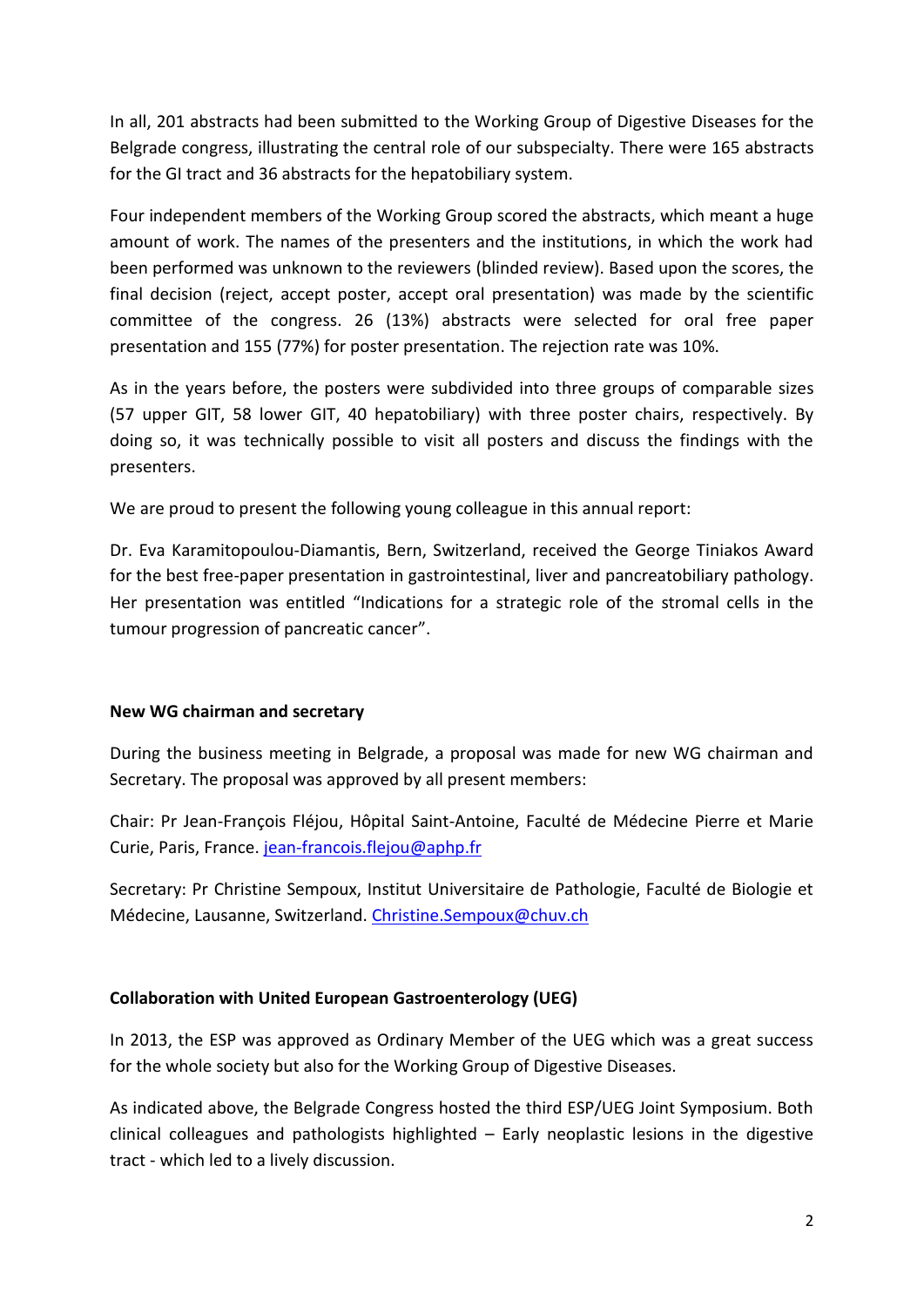In October, several colleagues of the Working Group again participated in the program of the UEG week in Barcelona.

The working group's pathology UEG program had been presented on the homepage of the European Network of Gastrointestinal Pathology (ENGIP, [www.medunigraz.at/ENGIP\)](http://www.medunigraz.at/ENGIP) before the meeting.

## **Collaboration with the European Crohn's and Colitis Organisation (ECCO) and the European Microscopic Colitis Group (EMCG)**

ESP and ECCO are working on a closer relationship between both societies. In March 2016, a histological course on IBD pathology (H-ECCO masterclass) will be included in the program of ECCO's annual congress in Amsterdam.

The EMCG received the UEG Link Award. In collaboration with ESP, EMCG aims to raise awareness for microscopic colitis and is currently implementing a European registry for the disease.

## **ECP-IAP meeting, Cologne 2016**

The planning for the European Congress of Pathology to be held in Cologne September 2016 was finalized end of 2015. For the first time, this congress will be a joint meeting with IAP (German division / GDIAP).

Gastrointestinal and hepatobiliary-pancreas went separate for the organization, with three conveners for GI pathology (GDIAP: Thomas Kirchner – International IAP: Priyanthi Kumarasinghe – ESP: Cord Langner) and three conveners for hepatobiliary (GDIAP: Hans-Peter Fischer – International IAP: Venancio Avancini Alves – ESP: Valérie Paradis).

The Working Group is going to present seven GIT sessions and three liver-pancreas sessions, which is a very high number. Very many international famous speakers will come.

Early in 2016 we will start the planning for the 2017 congress in Amsterdam.

The ECP-IAP Cologne program of WG DDP is shown on the ENGIP homepage [\(www.medunigraz.at/ENGIP;](http://www.medunigraz.at/ENGIP) Working Group of Digestive Diseases ESP).

## **ESP Advanced Training Centers & Giordano Fellowship**

This important initiative from the ESP gives the opportunity to fellows to have a stage in well-recognized centres.